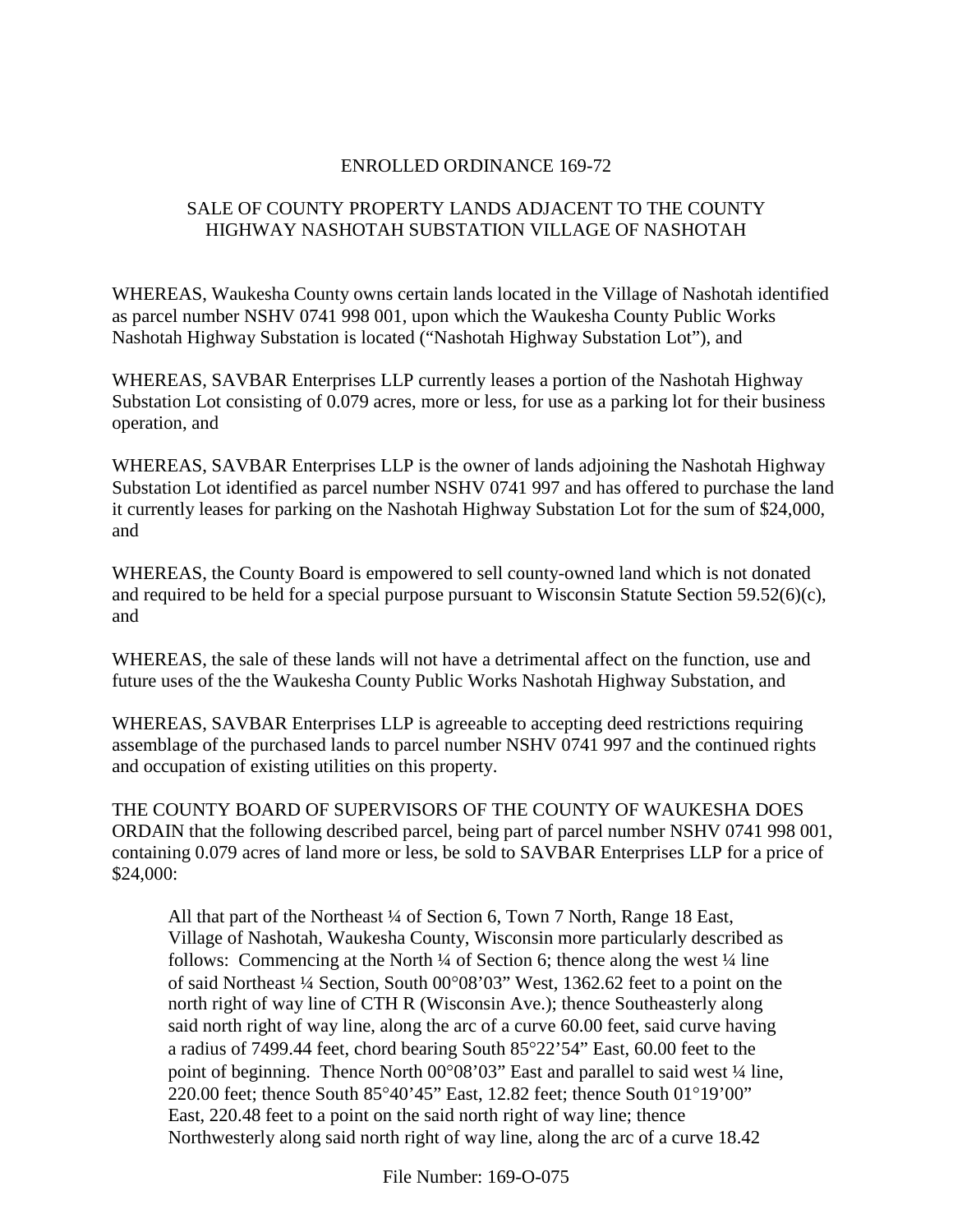feet, said curve having a radius of 7499.44 feet, chord bearing North 85°40'53" West, 18.42 feet to the point of beginning. Said Parcel contains 3427 square feet, 0.079 acres more or less.

BE IT FURTHER ORDAINED that the County Executive and County Clerk are authorized to execute a quit claim deed and any other documents that may be necessary to effectuate the sale of the described 0.079 acres from the Nashotah Highway Substation Lot.

BE IT FURTHER ORDAINED that revenue generated through this sale be deposited into the General Fund- Non-Departmental.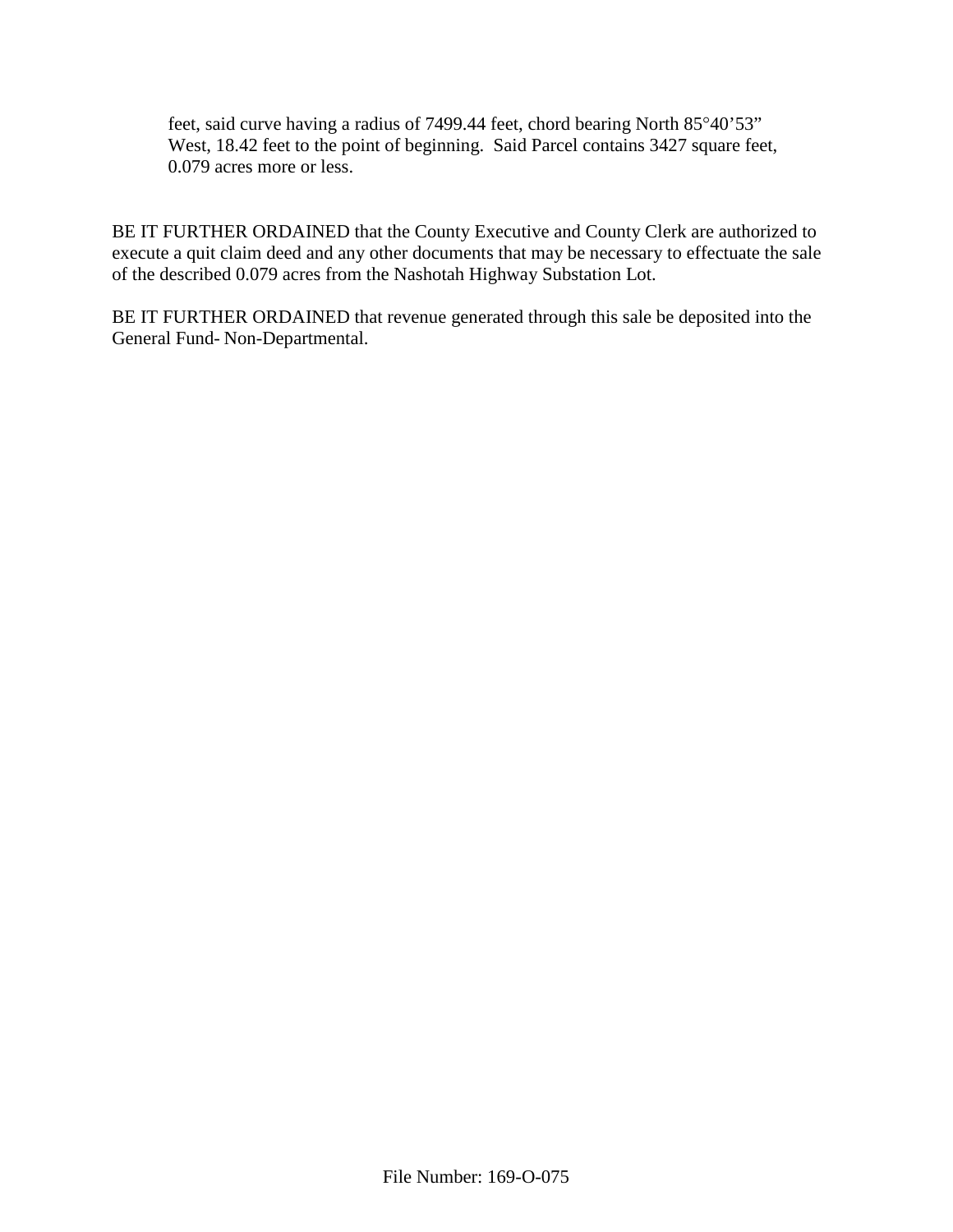# FISCAL NOTE

# SALE OF COUNTY PROPERTY LANDS ADJACENT TO THE COUNTY HIGHWAY NASHOTAH SUBSTATION VILLAGE OF NASHOTAH

This ordinance authorizes the sale of about 0.079 acres of land Adjacent to the Department of Public Works Nashotah Highway Substation. The land has been determined to be unneeded. The Department of Public Works has received an offer of \$24,000 for the property from the adjoining landowner. Proceeds from the sale will be accounted for as revenue in the General Fund – Nondepartmental. No additional funds are being appropriated with this ordinance.

Lauvance M. Doll

Lawrence M. Dahl Accounting Services Manager 11/5/2014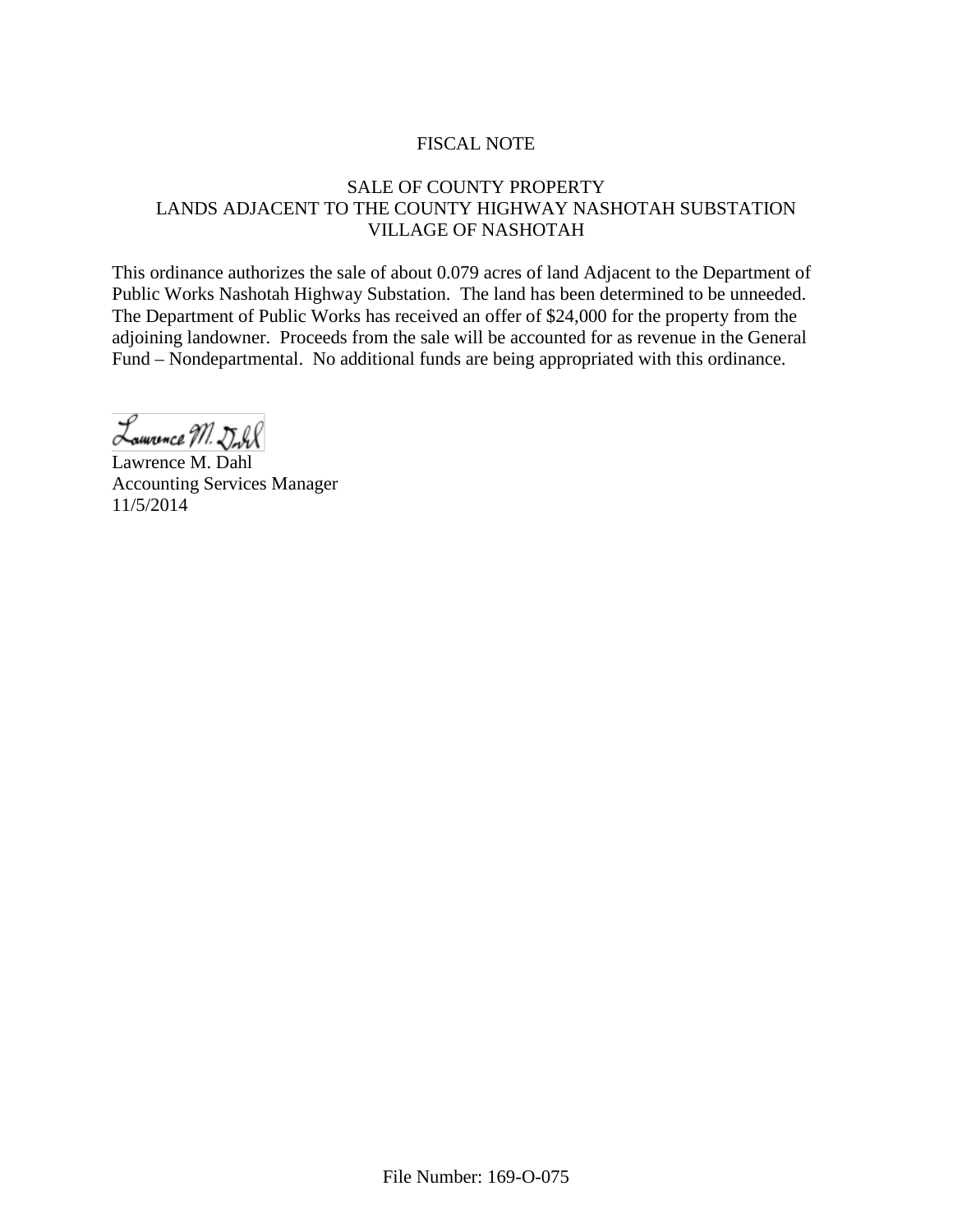#### SALE OF COUNTY PROPERTY LANDS ADJACENT TO THE COUNTY HIGHWAY NASHOTAH SUBSTATION VILLAGE OF NASHOTAH

Presented by: **Public Works Committee** 

David W. Swan, Chair

Kathleen/M Cummings eith Hai

obert L. Kolb

**Richard Morris** 

Carl Pettis

**Steve Whittow** 

Approved by: **Finance Committee** 

James A. Heinrich, Chair

Eric Highum **Richard Morris** 

Larry

ne E. Paulson

∠Steve Whittow

William J Zaborow

The foregoing legislation adopted by the County Board of Supervisors of Waukesha County, Wisconsin, was presented to the County Expeutive on:

Date:  $\lambda$ Kathleen Novack, County Clerk

The foregoing legislation adopted by the County Board of Supervisors of Waukesha County, Wisconsin, is hereby:

| Approved: |  |
|-----------|--|
| Vetoed:   |  |

 $12 - 2 - 14$ Date:

Daniel P. Vrakas, County Executive

169-0-075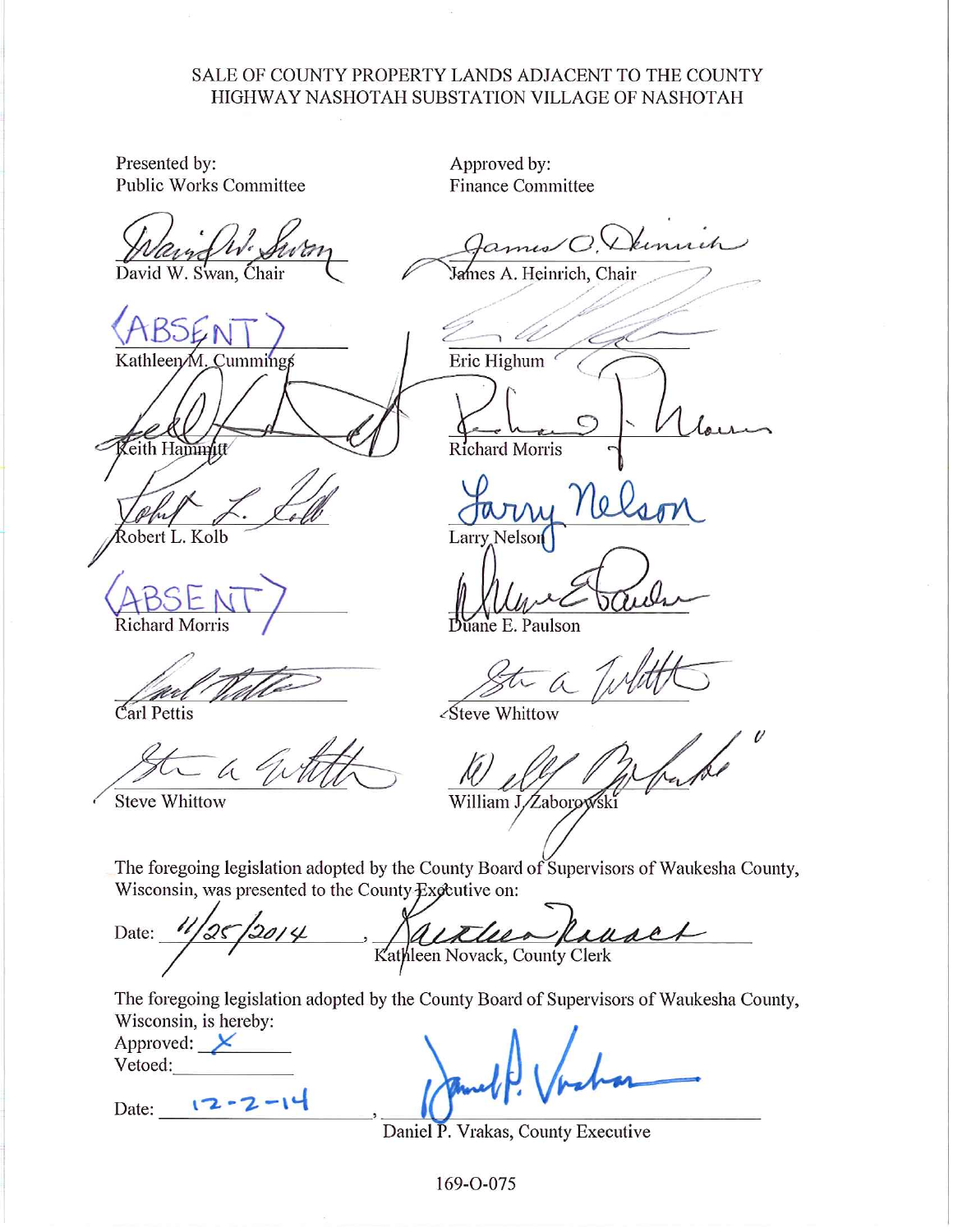ALL THAT PART OF THE NORTHEAST 1/4 OF SECTION 6, TOWN 7 NORTH, RANGE 18 EAST, IN THE VILLAGE OF NASHOTAH, WAUKESHA COUNTY, WISCONSIN MORE PARTICULARLY DESCRIBED AS FOLLOWS:

COMMENCING AT THE NORTH 1/4 OF SECTION 6; THENCE ALONG THE WEST 1/4 LINE OF SAID NORTHEAST 1/4 SECTION, SOUTH 00'08'03" WEST, 1362.62 FEET TO A POINT ON THE NORTH RIGHT OF WAY LINE OF CTH R, (WISCONSIN AVE.); THENCE SOUTHEASTERLY ALONG SAID NORTH RIGHT OF WAY LINE, ALONG THE ARC OF A CURVE 60.00 FEET, SAID CURVE HAVING A RADIUS OF 7499.44 FEET, CHORD BEARING SOUTH 85'22'54" EAST, 60.00 FEET TO THE POINT OF BEGINNING. THENCE NORTH 00'08'03" EAST AND PARALLEL TO SAID WEST 1/4 LINE, 220,00 FEET; THENCE SOUTH 85'40'45" EAST, 12.82 FEET; THENCE SOUTH 01'19'00" EAST, 220.48 FEET TO A POINT ON THE SAID NORTH RIGHT OF WAY LINE; THENCE NORTHWESTERLY A NORTH 85'40'53" WEST, 18.42 FEET TO THE POINT OF BEGINNING.

SAID DESCRIPTION CONTAINING 3427 SQUARE FEET, 0.079 ACRES MORE OR LESS.



File Number: 169-0-075

3